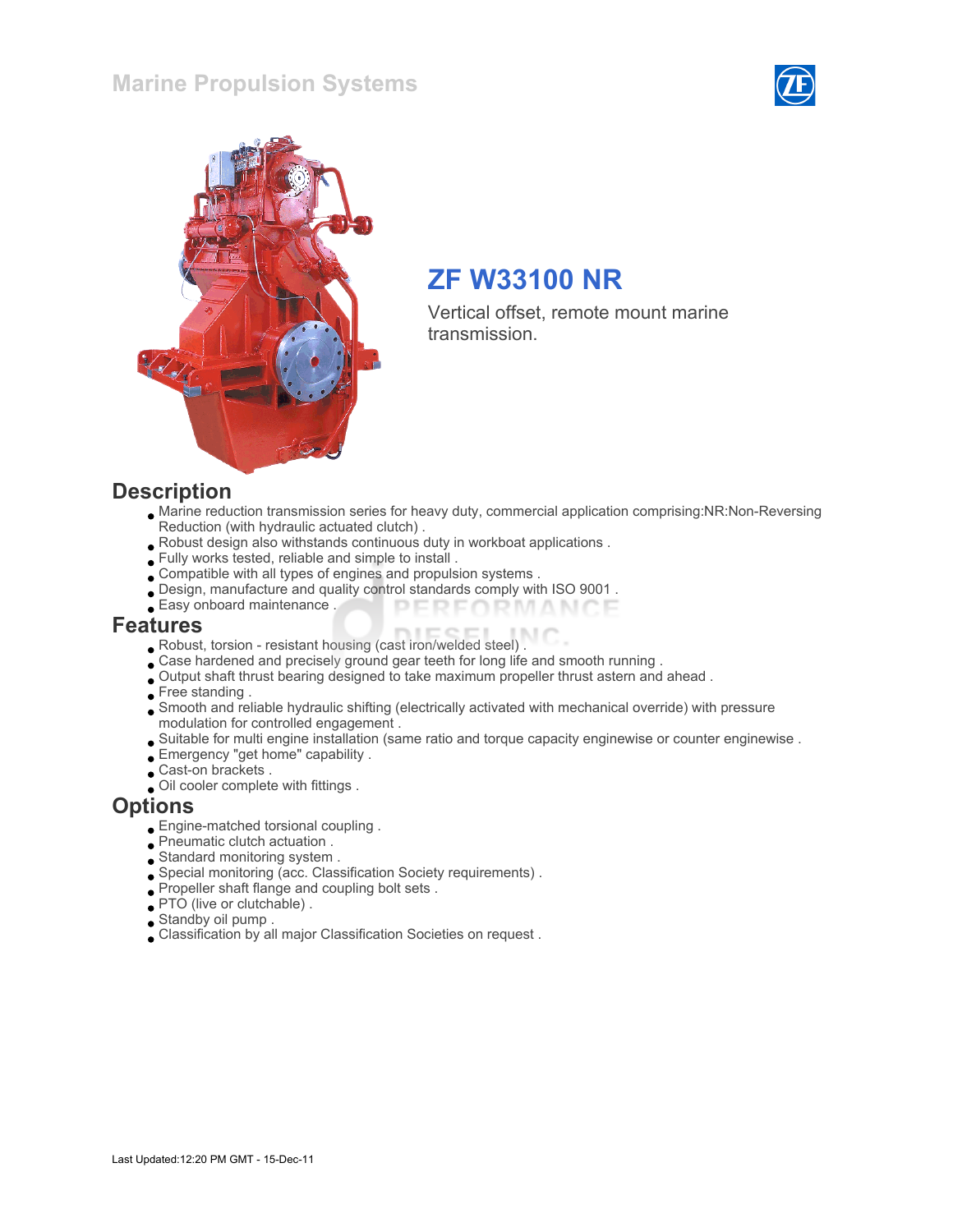# ZF W33100 NR

# Ratings

# Continuous Duty

| <b>RATIOS</b>        |         |       | MAX. TORQUE POWER/RPM                             |    | <b>INPUT POWER CAPACITY</b> |    |    |    |      |      | MAX.       |
|----------------------|---------|-------|---------------------------------------------------|----|-----------------------------|----|----|----|------|------|------------|
| 陈家                   | Nm      | ftlb  | kW                                                | hp | kW                          | hp | kW | hp | kW   | hp   | <b>RPM</b> |
|                      | 600 rpm |       | 750 rpm                                           |    | 1000 rpm                    |    |    |    |      |      |            |
| 2.485, 2.966, 3.423  | 36290   |       | 26766 3.8000 5.0959 2280 3058 2850 3822 3800      |    |                             |    |    |    |      | 5096 | 1000       |
| 3.714                | 35077   | 25871 | 3.6730 4.9256 2204 2955 2755 3694                 |    |                             |    |    |    | 3673 | 4926 | 1000       |
| $\blacksquare$ 4.273 | 31782   | 23441 | 3.3280 4.4629 1997 2678 2496 3347 3328            |    |                             |    |    |    |      | 4463 | 1000       |
| 4.524                | 30508   |       | 22502 3.1946 4.2840 1917 2570 2396 3213 3195      |    |                             |    |    |    |      | 4284 | 1000       |
| 4.708                | 29490   |       | 21751 3.0880 4.1410 1853 2485 2316 3106 3088 4141 |    |                             |    |    |    |      |      | 1000       |
| 4.957                | 28239   |       | 20828 2.9570 3.9654 1774 2379 2218 2974 2957      |    |                             |    |    |    |      | 3965 | 1000       |
| 5.318                | 23197   | 17109 | 2.4290 3.2573 1457 1954 1822 2443 2429            |    |                             |    |    |    |      | 3257 | 1000       |
| 5.850                | 20017   |       | 14764 2.0960 2.8108 1258 1686 1572 2108 2096      |    |                             |    |    |    |      | 2811 | 1000       |

\* Special Order Ratio.

Ratings shown for the ZF W17000, and larger gearboxes, are valid for applications without ice classification and comply with BV (Bureau Veritas) rules.



700

800

600

**RPM** 

 $900$ 

1000

 $300\,$ 

400

500

 $0 + 200$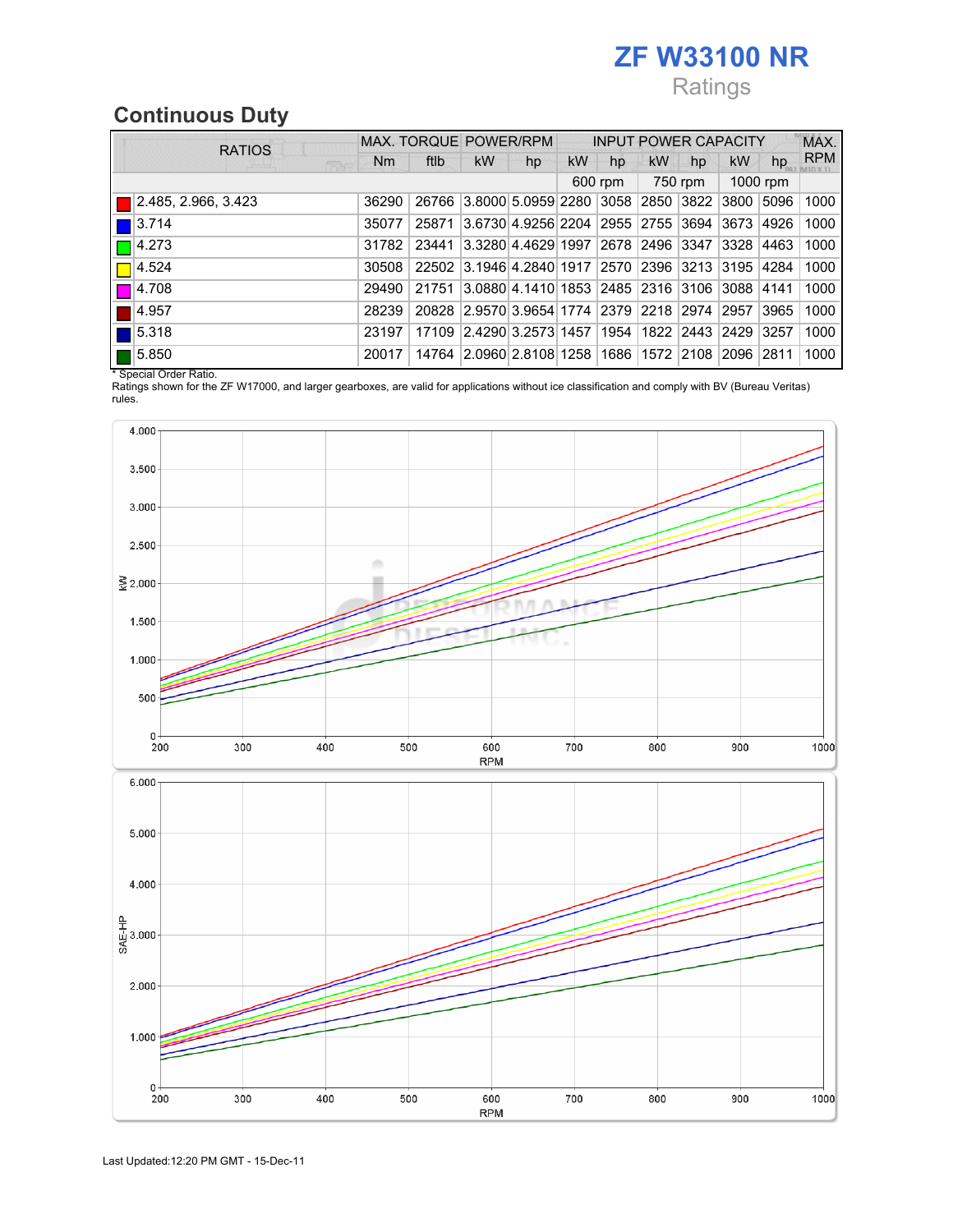ZF W33100 NR **Dimensions** 



|            |                |                |                | mm (inches)                | MIU X T      |                |            |  |  |  |
|------------|----------------|----------------|----------------|----------------------------|--------------|----------------|------------|--|--|--|
| A          | B <sub>1</sub> | B <sub>2</sub> | H <sub>1</sub> | H <sub>2</sub>             | −            | L <sub>1</sub> |            |  |  |  |
| 700 (27.6) | 860 (33.9)     | 860 (33.9)     | 800 (31.5)     | 1,260 (49.6)               | 1,596 (62.8) | 1,493 (58.8)   | 301 (11.9) |  |  |  |
|            |                | Weight kg (lb) |                | Oil Capacity Litre (US qt) |              |                |            |  |  |  |
|            |                | 6,080 (13,376) |                | 280 (297)                  |              |                |            |  |  |  |

# Output Coupling Dimensions

|    | A            | В  |    | C  |    |                                                    |              |     | <b>Bolt Holes</b><br>Diameter (E) |      |
|----|--------------|----|----|----|----|----------------------------------------------------|--------------|-----|-----------------------------------|------|
| mm | $\mathsf{I}$ | mm | In | mm | In | mm                                                 | $\mathsf{I}$ | No. | mm                                | ın   |
|    |              |    |    |    |    | 600   23.6   530   20.9   340   13.4   56.0   2.20 |              | 12  | 37.0                              | 1.46 |
|    |              |    |    |    |    |                                                    |              |     |                                   |      |
|    |              |    |    |    |    |                                                    |              |     |                                   |      |

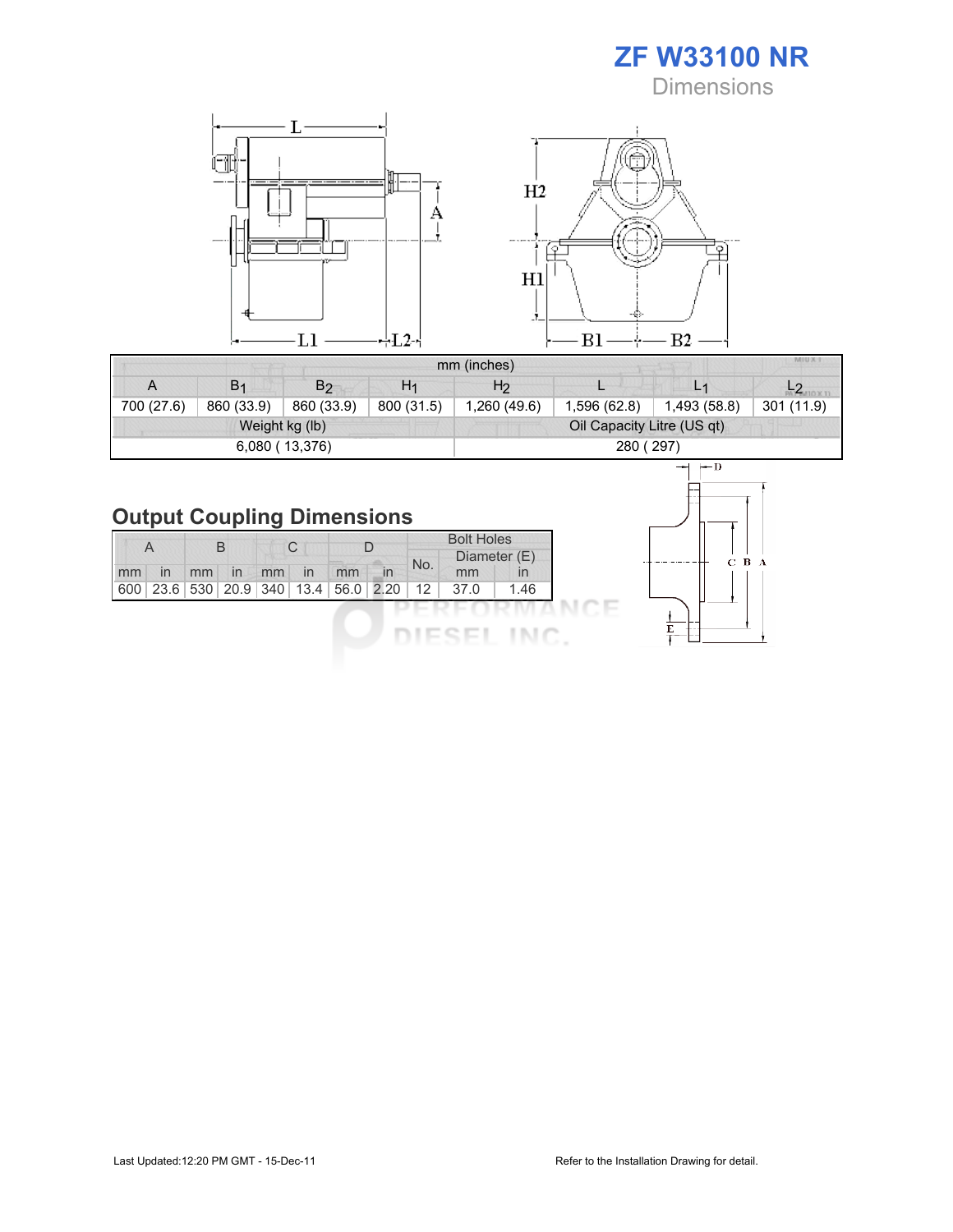

# PTO Configurations



PTO4 (Clutchable)

PTO5 (Live)